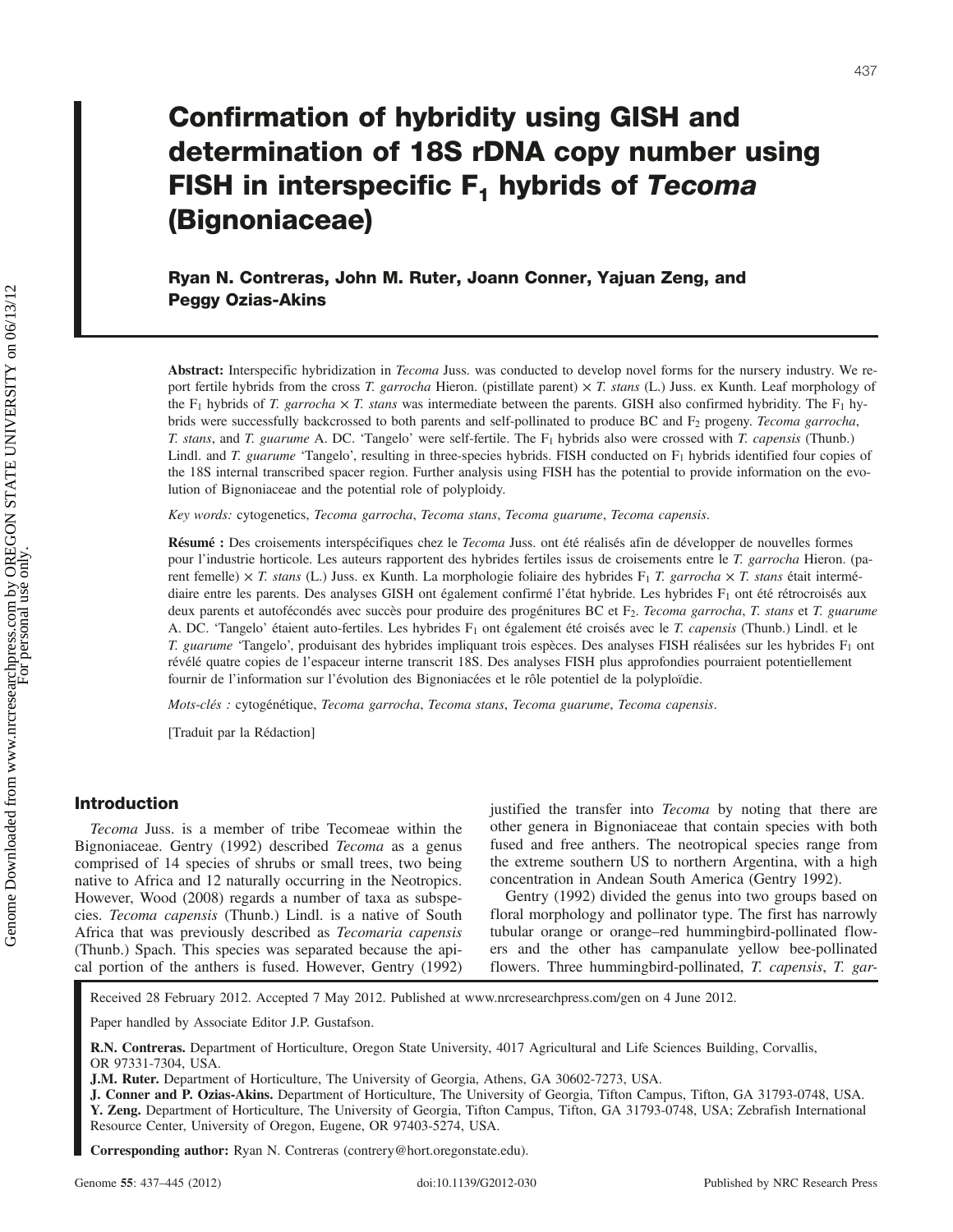rocha Hieron., T. guarume A. DC., and one bee-pollinated, T. stans (L.) Juss. ex Kunth, species are of interest for breeding. Tecoma capensis is a shrub or subshrub that has glossy foliage with 7–11 leaflets and red or red–orange narrowly tubular flowers with corollas typically 4–5 cm long, T. garro*cha* is a shrub or small tree  $(2–5 m)$  with  $5–9$  leaflets and very narrowly tubular flowers with yellow to orange corollas and red or orange–red lobes, T. guarume is a shrub (2–3 m) with 5–11 leaflets and broadly salverform-tubular flowers of variable color, and T. stans is a shrub or small tree to 10 m tall with 3–9 leaflets with a coarse texture and campanulate yellow flowers of 4–6 cm.

Neotropical Bignoniaceae species have been reported as self-incompatible and obligatory outcrossers (Bawa 1974; Stephenson and Thomas 1977), including Tecoma (Singh and Chauhan 1994). Singh and Chauhan (1994) reported T. stans exhibited gametophytic self-incompatibility. However, their account is unclear because it reports that autogamous pollination, meaning pollination within a single flower, aborted 5–7 days after pollination but geitonogamous pollination, or pollination resulting from pollen from one flower pollinating a different flower on the same plant, had 65% fruit set. These results are inconsistent with self-incompatibility. Regardless of the self-incompatibility mechanism (sporophytic vs. gametophytic), geitonogamous pollination should not result in production of viable seed in a self-incompatible individual (de Nettancourt 1972). The data of Singh and Chauhan (1994) indicates that T. stans is self-fertile, but their interpretation of geitonogamous pollinations as cross-pollination led to the erroneous conclusion that it was self-incompatible. Dutra and Machado (2001) reported that Stenolobium stans (Juss.) Seem. (syn. T. stans) was selfcompatible and produced fertile seed via autogamous, geitonogamous, and xenogamous pollinations, but that this species required pollinators. Self-fertility was confirmed in T. stans by Raju et al. (2001). Pelton (1964) reported that while autogamy is not usually shown in  $T$ . stans, it was observed that in T. stans var. velutina cultivated in California, the stigma was on the same level, and within 1–2 mm, as dehiscing anthers, which may facilitate autogamous pollination.

Interspecific crosses in Tecoma have been reported for over a century. Tecoma ×smithii Hort. is an interspecific cross between T. velutina (syn. T. stans var. velutina (A. DC.) Fabris)  $\times$  *T. capensis* (Watson 1893; Smith 1894). Smith (1894) reported that it flowered as early as 6 months from seed and produced flowers year round in South Australia. More recently, controlled crosses have resulted in an interspecific hybrid of T. stans  $\times$  T. garrocha (Kobayashi et al. 2004). Fruit set was observed when T. garrocha was used as the pistillate parent, but fertile seed were only obtained when T. stans was used as the pistillate parent (Kobayashi et al. 2004). Also, Gentry (1990) reported successful hybridization between bee-pollinated (yellow) species and hummingbird-pollinated (orange to red–orange) species. Natural hybridization between sympatric species has been reported in Bolivia, particularly where *T. tenuiflora* (A. DC.) Fabris grows with T. stans or T. beckii J.R.I. Wood (Wood 2008).

Identification of hybrids traditionally has been performed through morphological comparison, including in Tecoma spp. hybrids (Kobayashi et al. 2004). However, this may sometimes be difficult when the morphology of the parental species overlaps. Tecoma has been described as a "...taxonomically difficult group with poorly demarcated species mostly differentiated by variable and often complexly overlapping vegetative characters" (Gentry 1992), therefore, other methods are essential in identifying hybrids. Karyotype markers such as distinctive chromosomes or specific banding pattern produced from Giemsa staining can be useful. However, the chromosomes of *Tecoma* are extremely small (Goldblatt and Gentry 1979), which could make comparison of banding patterns difficult. Genomic in situ hybridization (GISH), which uses labeled total genomic DNA as a probe (Anamthawat-Jónsson et al. 1990), has been used to successfully identify interspecific hybrids in numerous diverse crops including hybrids of teosinte (Zea perennis (Hitchc.) Reeves & Manglesdorf) and maize (Zea mays L.) (Tang et al. 2005), tomato (Lycopersicon esculentum Mill. syn. Solanum lycopersicum L.) (Ji et al. 2004), and ornamentals such as Clivia spp. Lindl. (Ran et al. 2001) and Lilium spp. L. (Karlov et al. 1999; Marasek et al. 2004).

In Tecoma, there are no reported species with chromosome numbers (e.g.,  $2n = 18$ ) that suggest a hybridization event occurred followed by polyploidization that would have resulted in the current complement of  $2n = 36$ , therefore, the role of polyploidy in the evolution of the genus as we know it remains unclear. Copy number of 18S rDNA, most often found with other rDNA in a cluster referred to as the nucleolar organizing region (NOR) (Long and Dawid 1980), has been associated with ploidy level. NOR copy number has been correlated to ploidy level in taxa as diverse as wheat (Triticum aestivum L.; Mukai et al. 1991), salmonids (Oncorhynchus spp. Suckley; Lozano et al. 1992), and Musa L. (Osuji et al. 1998). Lozano et al. (1992) and Osuji et al. (1998) used fluorescence in situ hybridization (FISH) (Bauman et al. 1980) technique, which is similar to GISH but uses specific sequence information as opposed to genomic DNA, to investigate hybridization of polyploidy events in salmonoids and bananas, respectively.

Hybridization between morphologically diverse species such as *T. garrocha*, *T. guarume*, *T. stans*, and *T. capensis*, as described by Gentry (1979, 1990), offers potential to develop novel cultivars with unique combinations of flower and foliage characters. The objectives of this study were to  $(i)$ perform crosses including interspecific and self-pollinations to evaluate crossability, (ii) confirm hybridization using morphology and GISH, and (iii) determine copy number of the 18S region in hybrids using FISH.

## Materials and methods

#### Plant materials

A selection of T. capensis that was found to be cold-hardy at The University of Georgia, Tifton Campus, was used in the current research. Two genotypes of T. stans were used. One form was selected because it was more compact and will be referred to as *T. stans* DS (dwarf selection). A form of T. garrocha with fine textured foliage and flowers with corollas and lobes of red–orange and T. guarume 'Tangelo' (Meerow and Ayala-Silva 2008) were also used. All the plant materials were maintained at The University of Georgia, Tifton Campus, (lat. 31°49′N, long. 83°53′W, USDA Zone 8b) in 2.4-L or 11.4-L containers filled with substrate containing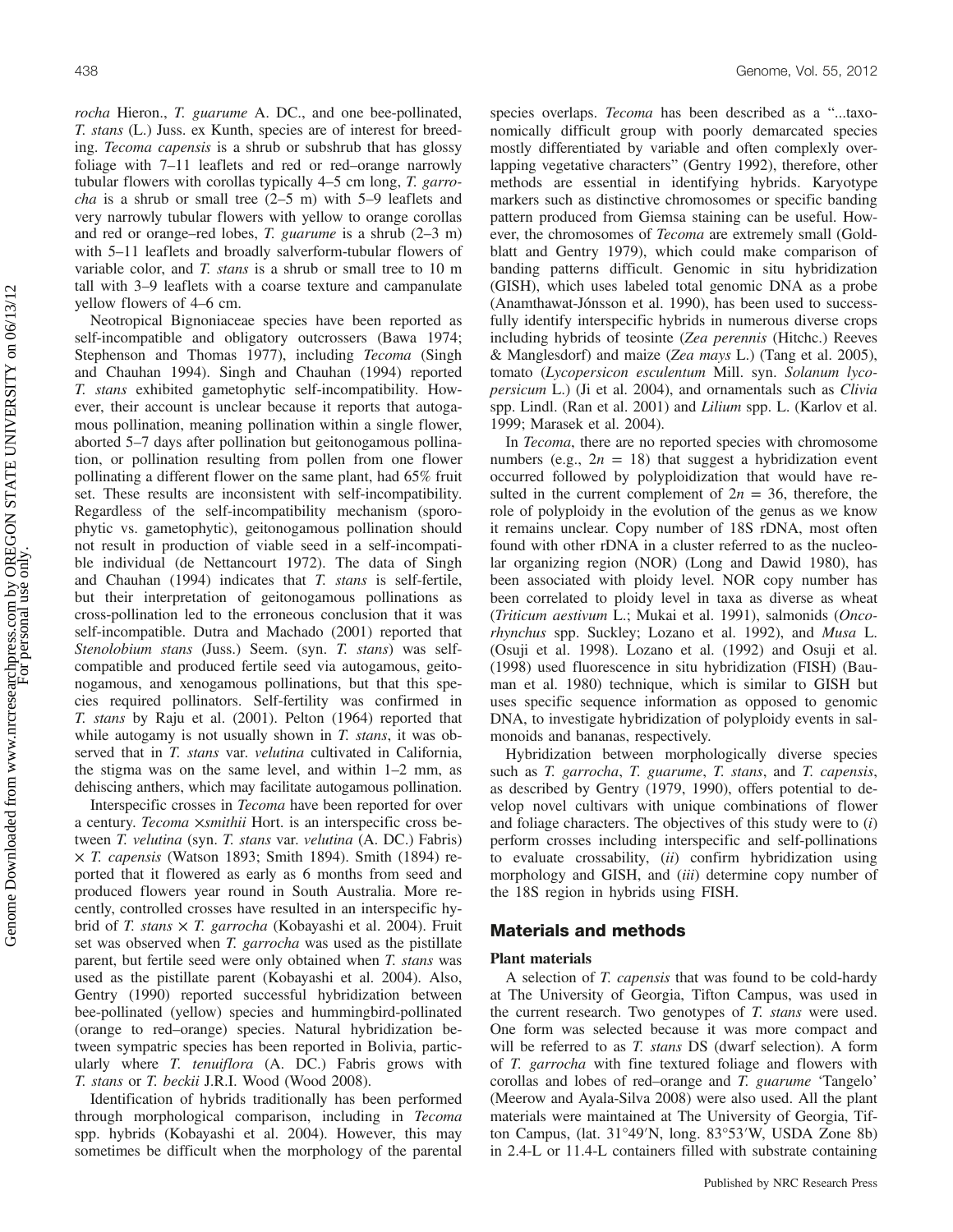a pine bark : sand ratio of 8:1 amended with  $0.91 \text{ kg/m}^3$  dolomitic lime and 0.45 kg/m<sup>3</sup> Micromax (The Scotts Co., Marysville, Ohio) and topdressed with 15 g (2.4-L container) or 45 g (11.4-L container) of Osmocote Plus 15-4.0-9.1 (The Scotts Co.). Plants used for controlled crosses and cytogenetic analysis were grown in a glasshouse with day/night set temperatures of 27/20 °C.

#### Controlled crosses

Controlled crosses were carried out in 2008 and 2009 (Table 1). The pistillate parent was emasculated at least 2 days prior to anthesis to prevent self-pollination. Pollen of the selected staminate parent was applied by touching an anther directly to a receptive stigma. Stigmas of Tecoma are thigmotropic and remain closed after successful pollination, which provided a simple means of ensuring that application of pollen was not a limiting factor in the success of crosses. If pollen was not adequately applied the stigma would reopen after ∼10 min. Self-pollination was conducted on the morning of anthesis in the same manner as cross-pollination. Glasshouse-grown plants of T. garrocha also set fruit without supplemental pollination, presumably through self-pollination.

#### Comparison of leaf morphology

Ten leaves of T. garrocha, an  $F_1$  hybrid of T. garrocha  $\times$ T. stans DS, and T. stans DS were measured to determine if the hybrid exhibited intermediate morphology. Plants for morphological comparison were grown as described above in 11.4-L containers placed in a glasshouse. Tecoma garrocha and T. stans DS were approximately 1 year old from stem cuttings, and the  $F_1$  hybrid was 1 year old from seed. Total leaf length, terminal leaflet length, terminal leaflet width, and number of leaflets were recorded. Data were subjected to analysis of variance (ANOVA) and means were separated using Duncan's multiple range test (MRT),  $\alpha = 0.05$ .

#### Cytogenetic analysis

Plants that were grown for cytogenetic analysis were placed in trays filled with vermiculite and roots were allowed to grow out of containers into vermiculite for easy collection. Root tips were collected prior to 1000 HR and pretreated for 1–2 h in an aqueous solution of 2 mmol/L 8-hydroxyquinoline (Fisher Scientific Company, Suwanee, Ga.) + 0.24 mmol/L cycloheximide (Acros Organics, Morris Plains, N.J.) at 4 °C. Following pretreatment, roots were transferred to Carnoy's solution (100% EtOH : chloroform : glacial acetic acid mixture of 6:3:1 (by volume)) and fixed overnight at 25 °C. Roots were rinsed with deionized water, transferred to 70% EtOH  $(v/v)$ , and stored at 4 °C.

To prepare for GISH and FISH, roots were rinsed for 15 min in deionized water and then root caps were removed with a scalpel. Root tips were placed into a previously described enzyme mixture (Akiyama et al. 2004) with modifications. The mixture consisted of 2.3% Cellulase Onozuka RS (Karlan Research, Torrance, Calif.), 0.9% Macerozyme R-200 (Karlan Research), 0.7% Pectolyase Y-23 (Karlan Research), and 0.6 mmol/L EDTA adjusted to pH 4.2 at 37 °C for 1.5 h. The enzyme mixture was then removed by rinsing root tips in deionized water for 15 min. Individual root tips were then transferred to a glass slide, water was removed, and the root tip was macerated in 17 µL of a 100% EtOH : glacial acetic acid mixture of 3:1 (by volume) using forceps. Before the slide was allowed to dry, it was exposed to steam using a water bath set to 65 °C. Finally, the slide was dried on a heat block at 85 °C.

#### Genomic DNA extraction

Genomic DNA for probe preparation was extracted from T. stans DS and T. garrocha using a DNeasy Plant Mini Kit (QIAGEN Inc., Valencia, Calif.) according to the manufacturer's protocol. Blocking DNA was extracted from the same taxa as above using a modified version of the protocol described by Afanador et al. (1993). Approximately 150 mg of newly expanding leaves were collected on ice and ground in a mortar using liquid nitrogen. The powder was then transferred to a 1.5 mL Eppendorf tube and 600 µL of CTAB buffer (65 °C) was added. The amount of chloroform : isoamyl alcohol (24:1) and isopropanol was increased from 400 to 600 µL. Ten percent ammonium acetate (by volume) was added to the final precipitation step, and samples were suspended in water.

#### Blocking DNA preparation

Genomic DNA from *T. garrocha* and *T. stans* DS were diluted to 50 ng/ $\mu$ L and autoclaved at 105 °C for 15 min to generate fragments of ∼200 bp.

#### 18S rDNA preparation

The 18S rDNA region from the obligate apomictic buffelgrass (Cenchrus ciliaris L.) accession B12-9 (Goel et al. 2003) was amplified using PCR. Each reaction mixture was composed of approximately 10 ng of template DNA, 0.5 µmol/L primer (forward 5′-AACGGCTACCACATC-CAAGGAAGGC-3′; reverse 5′-GCGCGTGCGGCCCA-GAACATCTAAG-3′), 0.25 mmol/L dNTPs, 0.5 U JumpStart Taq DNA polymerase (Sigma-Aldrich, St. Louis, Mo.), 1× PCR buffer (Sigma-Aldrich) in HPLC grade water for a final volume of 20 µL. The primers were designed from the  $18S$  sequence from maize  $(Z.$  mays). Reactions were conducted under the following conditions: 94 °C for 30 s, 57 °C for 30 s, and 72 °C for 90 s, for 35 cycles. After confirmation of successful amplification using 1% agarose gel in TBE buffer, the PCR product was run on a 0.8% agarose gel and the band excised to ensure only 18S rDNA was recovered. Purification was performed using a QIAquick Gel Extraction Kit (QIAGEN Inc.), and then rDNA was diluted 1:10 in HPLC grade water and amplified under the same conditions as above. The amplification product was purified using QIAquick PCR Purification Kit (QIAGEN Inc.).

#### Probe labeling and hybridization

Genomic DNA from *T. stans DS, T. garrocha*, and the 18S region were labeled with either biotin (Biotin-16-dUTP; Roche, Indianapolis, Ind.) or digoxigenin (DIG-11-dUTP; Roche), using a nick translation kit (Roche). Reactions were incubated at 15 °C for 4 h and unincorporated dNTPs were removed by ethanol precipitation in the presence of ammonium acetate. DNA was suspended in HB50 (2× SSC, 50%  $(v/v)$  formamide) and stored at  $-20$  °C.

To prepare slides for hybridization, 500 µL of 100% EtOH was applied to each slide and dried on a heat block at 85 °C and then the protocol for RNA and protein digestion de-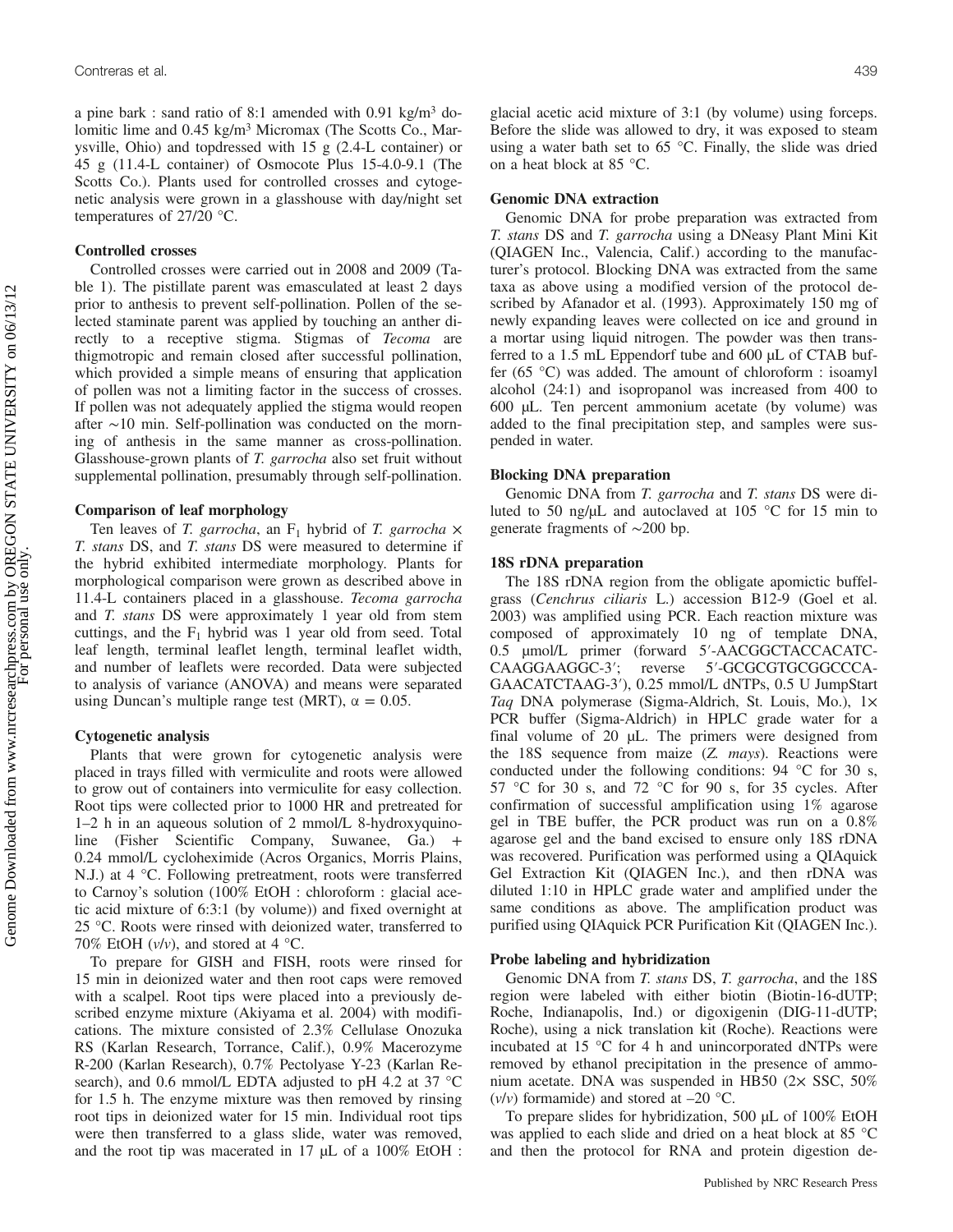**Table 1.** Fruit set and seed germination from interspecific *Tecoma* spp. crosses conducted in 2008 and 2009.

|                                                                                                      | Flowers pollinated | Fruit set | Seed set / pollinated flower | Germination | Reproductive efficiency <sup><math>a</math></sup> |
|------------------------------------------------------------------------------------------------------|--------------------|-----------|------------------------------|-------------|---------------------------------------------------|
| Cross $(2 \times \delta)$                                                                            | no.                |           |                              | %           | no.                                               |
| 2008                                                                                                 |                    |           |                              |             |                                                   |
| T. stans $\times$ T. capensis UGA 4-3                                                                | 13                 |           |                              |             |                                                   |
| <i>T. capensis</i> UGA 4-3 $\times$ <i>T. stans</i> DS <sup>b</sup>                                  | 10                 |           |                              |             |                                                   |
| T. capensis UGA 4-3 $\times$ T. stans                                                                |                    |           |                              |             |                                                   |
| T. capensis UGA 4-3 selfed                                                                           |                    |           |                              |             |                                                   |
| T. garrocha $\times$ T. capensis UGA 4-3                                                             |                    |           | 36.6                         |             | 0                                                 |
| T. garrocha $\times$ T. stans DS                                                                     |                    |           | 49.6                         | 92.7        | 46.0                                              |
| T. stans $DS \times T$ . capensis UGA 4-3                                                            | 23                 |           |                              |             |                                                   |
| T. stans $\times$ T. capensis UGA 4-3                                                                |                    | $\Omega$  |                              |             |                                                   |
| 2009                                                                                                 |                    |           |                              |             |                                                   |
| T. garrocha $\times$ T. capensis UGA 4-3                                                             | 11                 | 11        | 43.7                         | $\Omega$    | $\Omega$                                          |
| T. garrocha selfed                                                                                   |                    |           | 37.4                         | 45.5        | 17.0                                              |
| $(T. \quad \text{garrocha} \times T. \quad \text{stans DS}) \times T. \quad \text{capensis UGA 4-3}$ | 25                 |           | 4.8                          | 0.8         | 0.04                                              |
| $(T. \, \text{garrocha} \times T. \, \text{stans DS})$ selfed                                        |                    | 6         | 23.7                         | 67.5        | 16.0                                              |
| T. guarume 'Tangelo' selfed                                                                          |                    |           | 23.8                         | 26.1        | 6.2                                               |
| T. garrocha $\times$ (T. garrocha $\times$ T. stans DS)                                              | 10                 |           | 15.0                         | 92.7        | 13.9                                              |
| T. garrocha $\times$ T. guarume 'Tangelo'                                                            |                    |           | 56.2                         | 84.7        | 47.6                                              |
| T. guarume 'Tangelo' $\times$ T. capensis UGA 4-3                                                    | 10                 |           | 6.1                          |             | 0                                                 |
| T. guarume 'Tangelo' $\times$ (T. garrocha $\times$ T. stans DS)                                     | 4                  |           | 36.0                         | 52.8        | 19.0                                              |
| $(T. \ garrow \times T. \ stans DS) \times T. \ garrow \text{arrocha}$                               | $\overline{4}$     |           | 15.0                         | 56.7        | 6.8                                               |
| (T. garrocha $\times$ T. stans DS) $\times$ T. stans DS                                              |                    |           | 25.7                         | 90.9        | 23.3                                              |
| (T. garrocha $\times$ T. stans DS) $\times$ T. guarume 'Tangelo'                                     | 6                  |           | 46.8                         | 78.6        | 36.8                                              |
| T. stans $DS \times (T. \; garrocha \times T. \; stans \; DS)$                                       | 3                  |           | 37.0                         | 77.5        | 28.7                                              |
| T. stans DS selfed                                                                                   |                    |           | 26.4                         | 43.7        | 11.6                                              |
| T. stans $DS \times T$ . capensis UGA 4-3                                                            |                    | $\Omega$  | $\overline{\phantom{a}}$     |             |                                                   |

<sup>a</sup>Reproductive efficiency represents the number of plants obtained per pollinated flower.

 $b$ Dwarf selection (DS) made at The University of Georgia, Tifton Campus.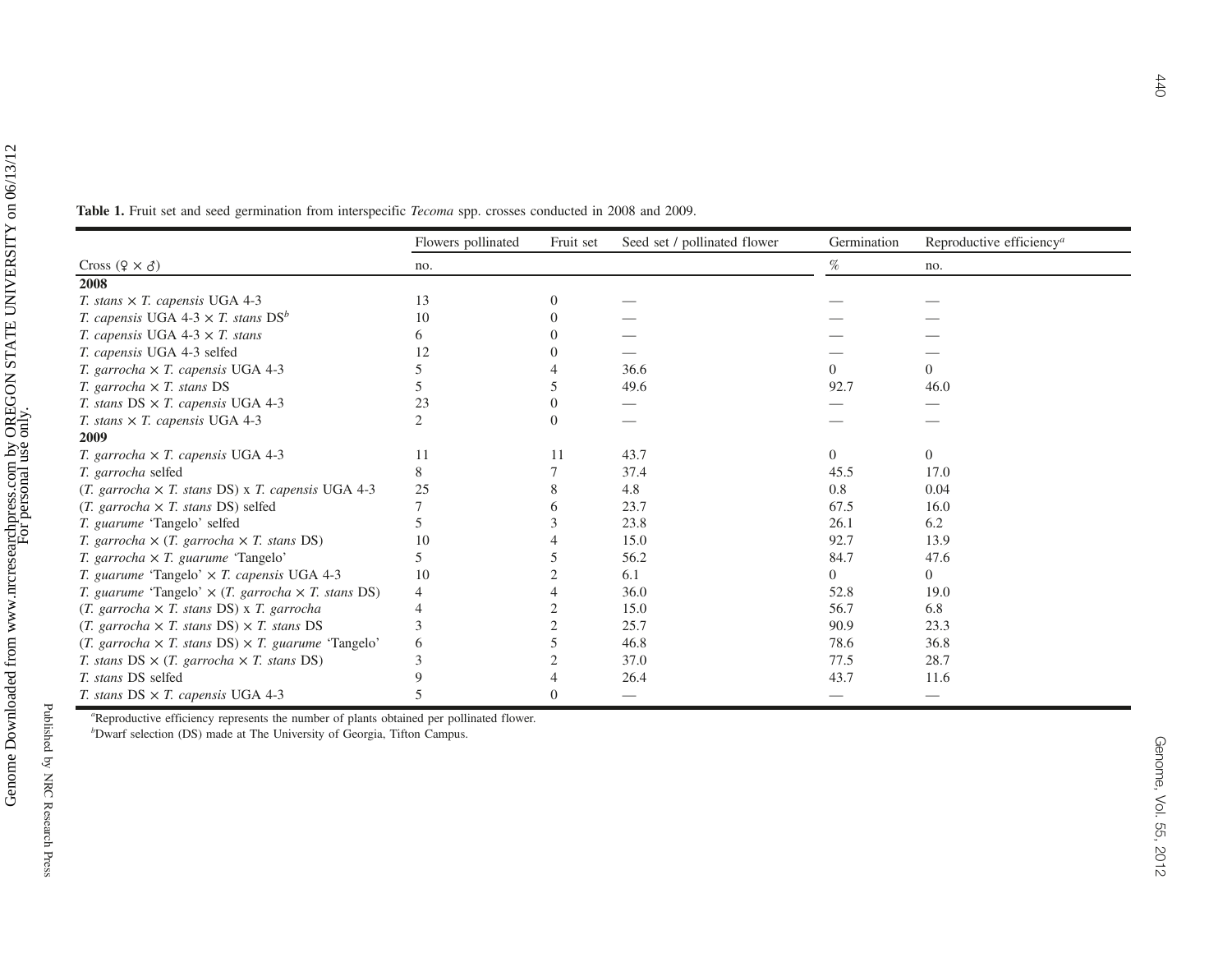scribed by Zhong et al. (1996) was followed. Two combinations of probe mixtures were used for double target hybridization including digoxigenin-labeled 18S + biotinylated T. stans DS DNA and biotinylated T. stans + digoxigeninlabeled *T. garrocha*. Hybridization experiments were also conducted by probing slides with a combination of unlabeled *T. garrocha* DNA and biotinylated *T. stans* DS DNA and also with unlabeled T. stans DS DNA and digoxigeninlabeled T. garrocha DNA using approximately  $5\times$ -10× blocking DNA. Hybridization was conducted as previously described by Goel et al. (2003) with modifications. Hybridization mixtures for each slide consisted of 1.3–2.5 ng/µL probe, 50% formamide, 5% dextran sulfate, 100–300 ng/µL salmon sperm DNA, and  $2 \times$  SSC in a final volume of 15 µL. In some GISH experiments, blocking DNA was included in the hybridization mixture (described above). The hybridization mixtures were denatured at 85 °C for 10 min and chilled on ice. Slides were incubated at 37–39 °C for 16–20 h in a humid chamber. Post hybridization washes were as described by Goel et al. (2003).

#### Probe detection

Digoxigenin-labeled probes were detected using a signalamplification kit (Molecular Probes, Eugene, Oreg.), and biotinylated probes were detected using Texas Red streptavidin (Vector Laboratories, Burlingame, Calif.). All slides were blocked for nonspecific binding and washes were performed as in Goel et al. (2003) with modifications. An additional blocking step was done using blocking buffer (Roche). Incubation was conducted in the dark in three steps: fluoresceinconjugated anti-dig (Roche) and Texas Red-conjugated streptavidin, then rabbit anti-fluorescein and biotinylated antistreptavidin, followed by goat anti-rabbit IgG and Texas Red-conjugated streptavidin. Slides were rinsed  $2\times$  for 5 min in T-PBS  $(0.2\%$  Triton-X 100 (by volume) in  $1 \times$  PBS; Sigma-Aldrich) and then rinsed in an alcohol dehydration series (70%, 95%, and 100% EtOH (by volume))  $1 \times$  for 5 min in each solution. Finally, slides were mounted in Vectashield (Vector Laboratories) containing 4′,6-diamidino-2 phenylindole (DAPI; 1.5 ng/µL). Slides were examined using the equipment and conditions described by Goel et al. (2003). At least 20 cells from each hybridization mixture were observed.

## Results

#### Crossing studies

Results of crossing studies conducted in 2008 and 2009 are presented in Table 1. In 2008, seeds were recovered from crosses between T. garrocha  $\times$  T. capensis UGA4-3 and T. garrocha  $\times$  T. stans DS. However, only seeds from the latter germinated. There was no fruit set from any crosses using *T. capensis* UGA4-3 as a pistillate parent in 2008; therefore, in 2009 it was only used as a staminate parent. The reproductive efficiency, calculated as the number of progeny per pollinated flower, of the cross between T. garro*cha*  $\times$  *T. stans* DS was 46.0; meaning that 46 hybrids were recovered for each flower pollinated. An  $F_1$  individual was selected from the above seedlings and was used in crosses in 2009. When it was self-pollinated and used as a parent in crosses with T. capensis, T. garrocha, T. stans DS, and T. guarume 'Tangelo', the  $F_1$  hybrid showed fertility similar to its parents (Table 1). When the  $F_1$  hybrid was used as the pistillate parent in crosses with T. guarume 'Tangelo' it had a reproductive efficiency of 36.8, compared with 6.8 and 23.3 when pollinated with *T. garrocha* and *T. stans* DS, respectively. Further, the  $F_1$  hybrid produced only one seedling from 25 pollinated flowers pollinated with T. capensis UGA4-3 pollen. The  $F_1$  hybrid when used as the staminate parent in crosses with T. garrocha, T. guarume 'Tangelo', and T. stans DS had reproductive efficiencies of 13.9, 19.0, and 28.7, respectively. Self-pollination of the  $F_1$  resulted in a reproductive efficiency of 16.0.

Tecoma garrocha was also self-fertile and produced 17.0 plants per pollinated flower. In addition, four flowers of T. garrocha produced 139 seeds with no pollination, 56 of which germinated. Crosses between *T. garrocha* and *T. capensis* UGA 4-3 produced many seeds but none germinated. However, when T. garrocha was pollinated with T. guarume 'Tangelo' it produced nearly 48 plants per pollinated flower. Tecoma guarume 'Tangelo' and T. stans DS were found to be self-fertile, producing 6.2 and 11.6 plants per self-pollinated flower, respectively.

#### Comparison of leaf morphology

Leaves of the  $F_1$  hybrids of T. garrocha  $\times$  T. stans DS were morphologically intermediate between their parents (Table 2; Fig. 1). Length and width of the terminal leaflet was statistically different from both parents and serration of leaflets appeared intermediate.

#### Confirmation of hybridity using GISH

Mitotic chromosome preparations were made for an  $F_1$  hybrid of T. garrocha  $\times$  T. stans DS and investigated using GISH (Fig. 2). When blocked with T. stans DS genomic DNA, the *T. garrocha* probe generally hybridized with 18 or 20 chromosomes. Figures 2B–2C shows chromosome spreads in which the *T. garrocha* probe hybridized with 19 chromosomes. Of the 19 chromosomes to which the T. garrocha probe hybridized, four were partially hybridized (Fig. 2C). When *T. garrocha* was used to block, the *T. stans* DS probe hybridized to 18–22 chromosomes (Figs. 2E–2F) and was often difficult to interpret. There was more noise in most experiments using the T. stans DS probe (Figs. 2E, 2I, 3C) and long exposure time during imaging was required. The T. stans probe appeared to partially hybridize to four chromosomes (Fig. 2F). When cells were dual probed with labeled DNA of both parents, the Dig-labeled T. garrocha most often hybridized to 18 chromosomes (Fig. 2H) but hybridized to 20 at times. The T. stans DS probe hybridized to 18–22 chromosomes (Fig. 2I). There were four chromosomes that hybridized with both probes (Figs. 2H–2I), indicating a high degree of similarity in some regions of the parental genomes.

#### FISH using 18S rDNA and GISH

Mitotic chromosome preparations were probed using FISH and GISH simultaneously to investigate hybridity as well as copy number of the 18S region in  $F_1$  hybrids. As in previous experiments, there was less nonspecific binding with Diglabeled probes than biotinylated probes. However, Figs. 3B and 3D show that there was some nonspecific binding using Dig-labeled probes as well. The Dig-labeled 18S rDNA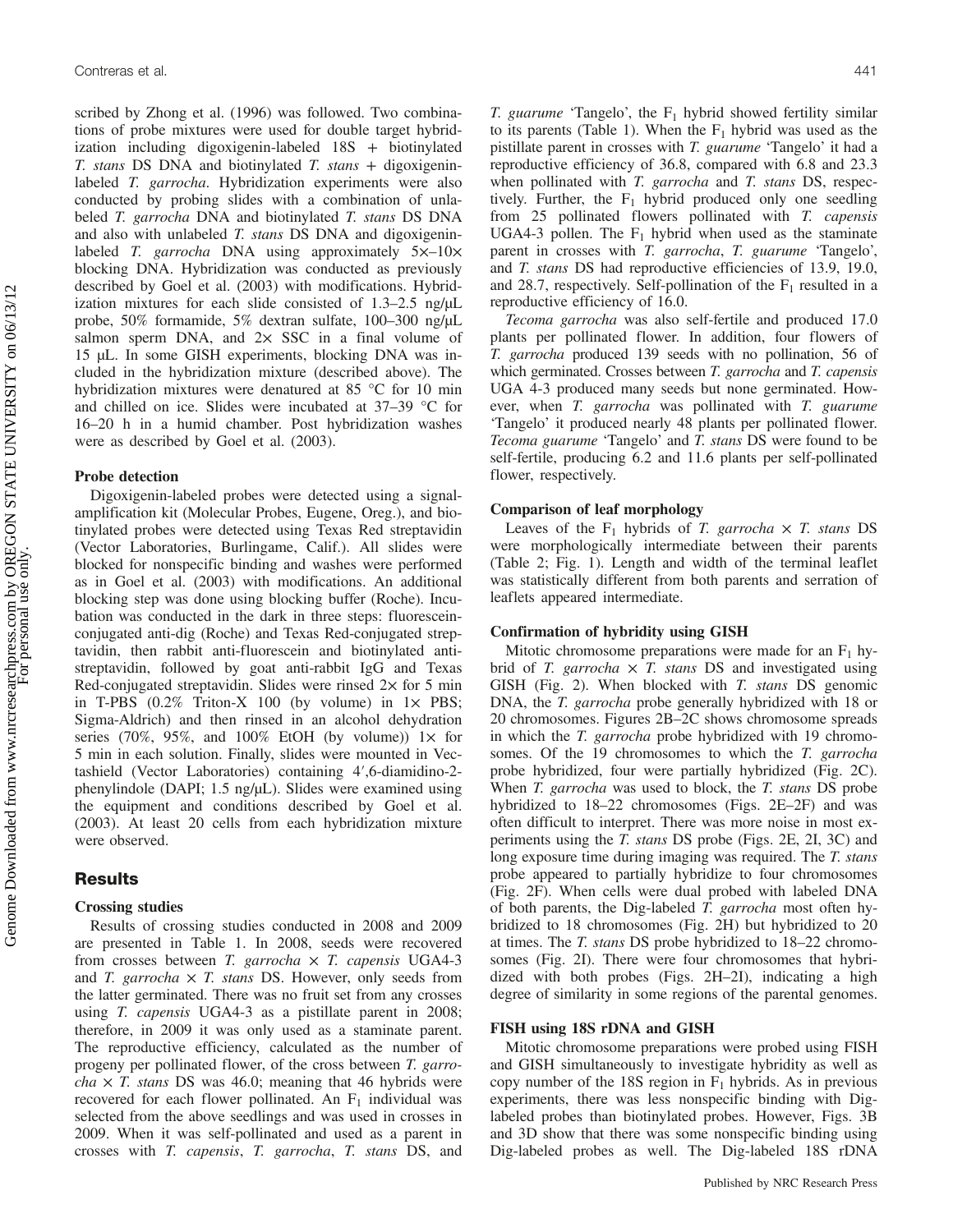| Taxon              | Leaf length $(cm)$ | Terminal leaflet<br>length $(cm)$ | Terminal leaflet<br>width (cm) | No. of leaflets |
|--------------------|--------------------|-----------------------------------|--------------------------------|-----------------|
| T. garrocha        | 13.4b              | 6.4c                              | 1.4c                           | 7.4a            |
| $F_1$              | 16.0a              | 8.1b                              | 2.5 <sub>b</sub>               | 6.5a            |
| <i>T. stans DS</i> | 16.9a              | 11.4a                             | 4.5a                           | 4.4b            |

**Table 2.** Leaf morphology of *Tecoma garrocha*,  $F_1$  hybrid of *T. stans* (UGA dwarf selection, DS)  $\times$  *T. garrocha*, and T. stans DS.

Note: Leaf measurements are the means of 10 leaves separated using Duncan's multiple range test (MRT). Means within columns followed by different letters are significantly different based on MRT,  $P \le 0.05$ .

Fig. 1. Leaves of Tecoma stans (UGA dwarf selection, DS) (left),  $F_1$  hybrid of T. stans DS  $\times$  T. garrocha (center), and T. garrocha (right).



probe hybridized to four chromosomes in the  $F_1$  hybrid (Figs. 3B, 3D), indicating that the 18S region is found on two chromosome pairs in the hybrid studied. Chromosomes that hybridized to the 18S probe also hybridized with the T. stans DS probe (Figs. 3B–3D).

#### **Discussion**

In 2008, interspecific hybrids were developed between T. garrocha and T. stans DS. A mean of 46 seedlings per pollinated flower resulted from this cross, indicating that these species are closely related. Reciprocal crosses were not conducted due to limited number of flowers produced by T. garrocha when T. stans DS was flowering. We successfully used T. stans as a staminate parent in crosses with T. garrocha, which differs from previous attempts to cross these two species. Kobayashi et al. (2004) reported viable seed set when *T. stans* was used as the pistillate parent but observed set fruit with no viable seed in reciprocal crosses.

In 2008, T. capensis was self-pollinated and used as a parent in crosses with *T. stans* and *T. garrocha*; however, fruit set was observed only when it was used to pollinate T. garrocha. Due to the lack of fruit set using T. capensis as a seed parent it was only used as a pollen parent in 2009. Crosses set seed when T. capensis was used to pollinate T. garrocha, T. guarume 'Tangelo', and the  $F_1$  hybrid of T. garrocha  $\times$ T. stans DS. However, only a single seedling from the latter germinated. Interspecific hybrids involving T. capensis have been reported (Watson 1893; Smith 1894). However, we report the first instance of its use in development of a threespecies hybrid. Reciprocal crosses were also used to develop three species hybrids between the  $F_1$  developed in 2008 and T. guarume 'Tangelo'. Tecoma guarume 'Tangelo' was reported to produce abundant fruit in the landscape; however, no seedlings were observed (Meerow and Ayala-Silva 2008). Even though seedlings have not been observed, there is still an opportunity for non-native species such as T. guarume to hybridize with wild populations of T. *stans* as our research clearly demonstrates their crossability.

Self-fertility was observed in T. garrocha, T. guarume 'Tangelo', T. stans DS, and T. garrocha  $\times$  T. stans DS. Our findings agree with previous reports, indicating self-compatibility in T. stans (Dutra and Machado 2001; Raju et al. 2001). Tecoma garrocha also set autogamous seed without supple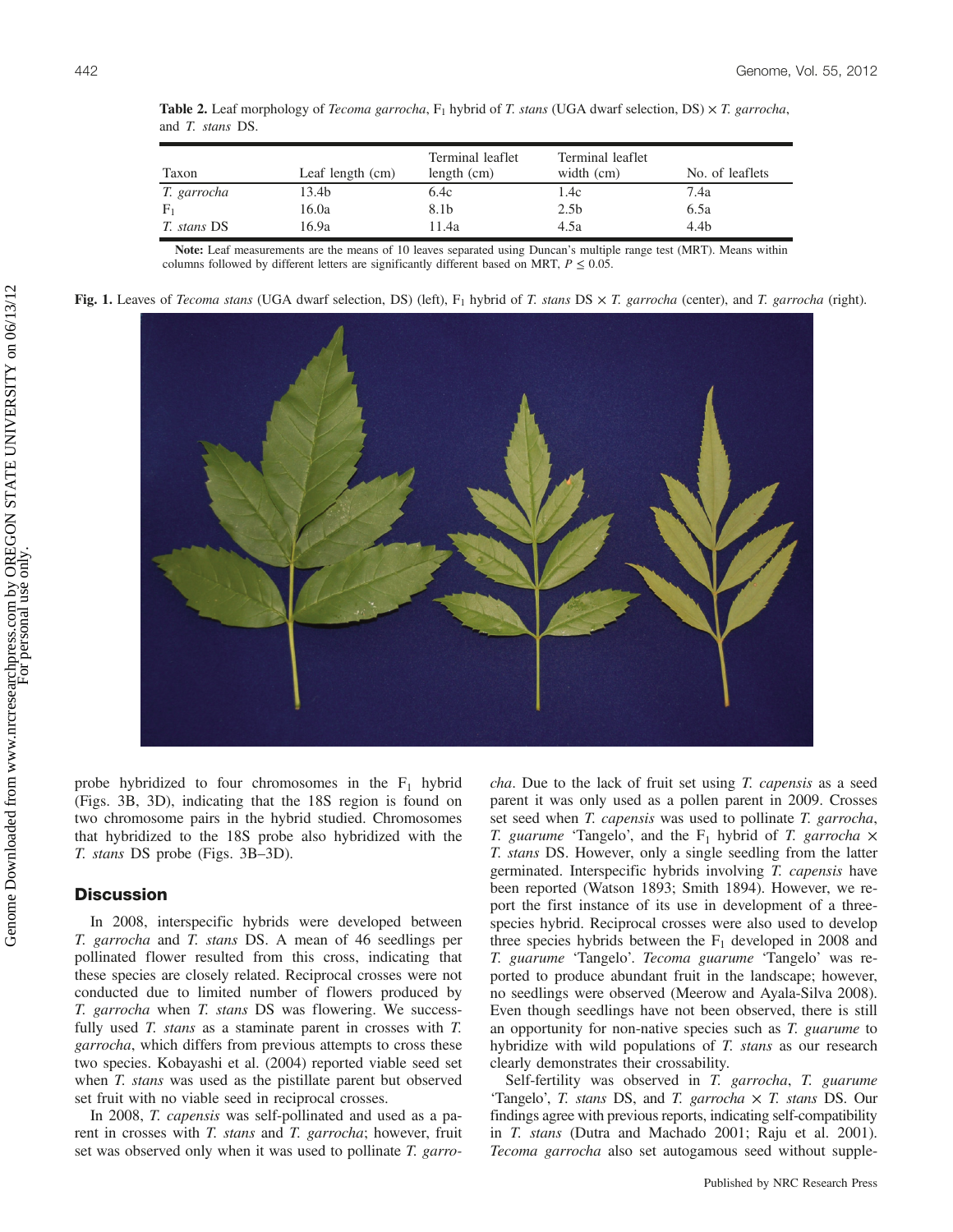Fig. 2. Results of GISH on mitotic chromosomes of an  $F_1$  hybrid of *Tecoma garrocha*  $\times$  *T. stans* DS probed with Dig-labeled *T. garrocha* and blocked with sheared genomic DNA of T. stans DS (B), biotinylated T. stans DS and blocked with sheared genomic DNA of T. garrocha (E), and probed with both parental probes without blocking DNA (H, I). Chromosome spreads counterstained with DAPI (A, D, G). \* indicates nonspecific binding of probes. > indicates partial binding of probes to only a portion of the chromosome. Chromosome spreads merged using a combination of DAPI, DIG, and TR signals (C, F, J) using Photoshop.



Fig. 3. Results of GISH (C) and FISH (B) on mitotic chromosomes of an  $F_1$  hybrid of *Tecoma garrocha*  $\times$  *T. stans* DS. The spread was dualprobed with Dig-labeled 18S rDNA from buffelgrass (Cenchrus ciliaris) and biotinylated genomic DNA of T. stans DS. Chromosomes counterstained with DAPI (A). Chromosome spreads merged using a combination of DAPI, DIG, and TR signals (D) using Photoshop. \* indicates nonspecific binding.



mental pollination in a glasshouse. Similarly, Pelton (1964) reported a close association of anthers and stigma in cultivated *T. stans* var. *velutina*, indicating the potential for autogamy. However, no reports of autogamous seed production without pollination are available for T. garrocha.

Leaf morphology of  $F_1$  hybrids of T. garrocha  $\times$  T. stans DS was compared with the parents and was determined to be intermediate. Previous reports on hybrids between these species also exhibited intermediate floral morphology (Kobayashi et al. 2004). In contrast to the report of Kobayashi et al.  $(2004)$ , we found that the cross was successful using T. garrocha as the pistillate parent. Furthermore, it was reported that T. stans required uniconazole treatment to induce flowering (Kobayashi et al. 2004), however in our study T. stans DS flowered freely and *T. garrocha* was more reticent to flower, which prevented reciprocal crossing.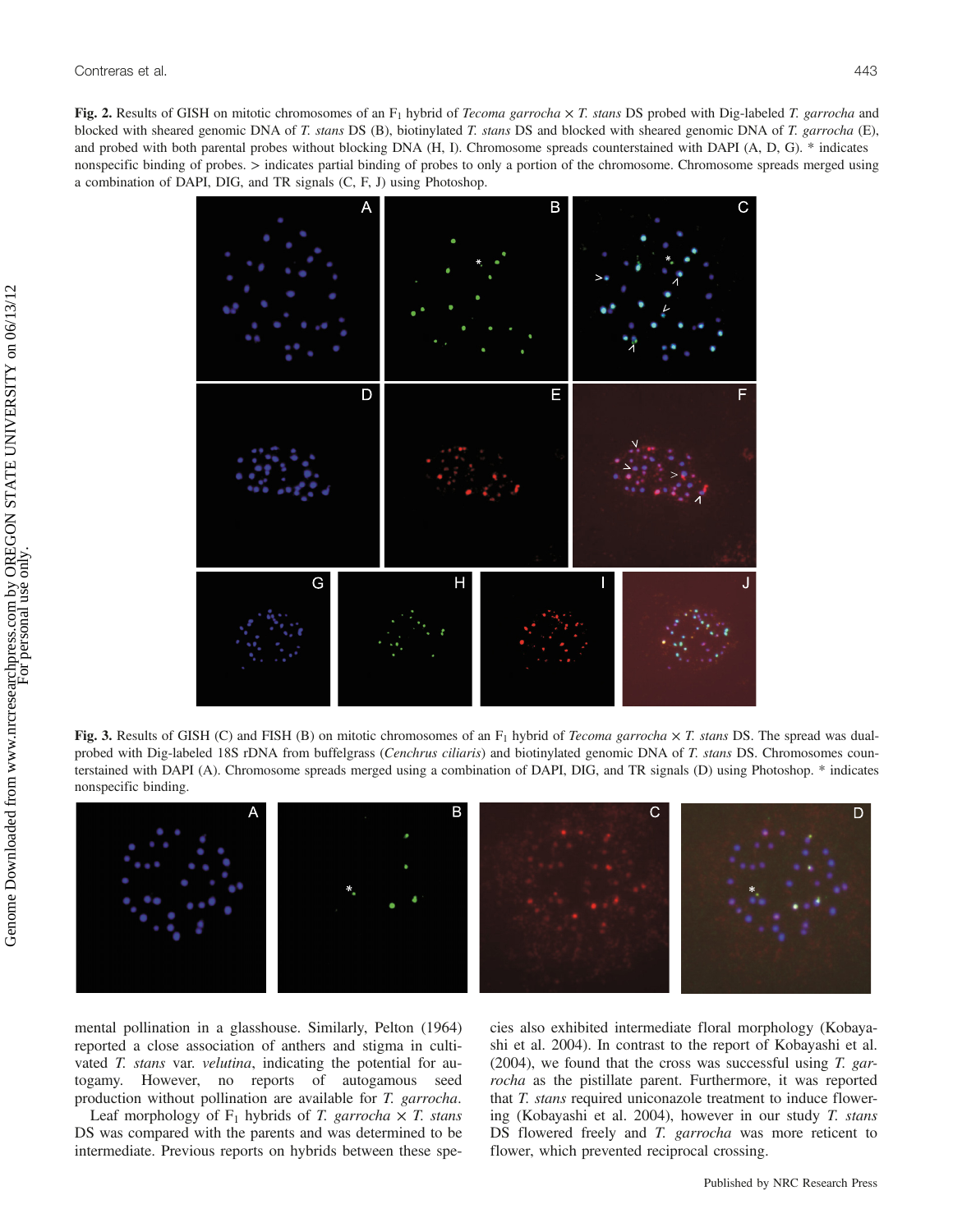444 Genome, Vol. 55, 2012

Results of GISH agreed with morphology and demonstrate the utility of this technique for identification of even closely related species. In our research parental probes often hybridized to more than half of the chromosomes in the hybrid but never to all chromosomes. For example, the T. garrocha probe hybridized to 19 chromosomes in the cell presented in Fig. 2B. The T. stans probe hybridized to all four NOR chromosomes (Fig. 3). In experiments where cells were dual probed with biotinylated 18S rDNA and Dig-labeled T. garrocha DNA, the T. garrocha probe hybridized to all four NOR chromosomes (data not shown). Even in experiments that used blocking DNA, there was often hybridization with more than 18 chromosomes. Based on these observations, it seems apparent that these species have highly homologous regions. However, it is probable that an increased ratio of block:probe may produce a better result. The amount of blocking DNA used in the previous studies varies widely from 10:1 or 20:1 (Karlov et al. 1999) to 100:1 (Ran et al. 2001). There are numerous reports on the utility of GISH to identify hybrids between closely related species used as ornamentals (Karlov et al. 1999; Ran et al. 2001; Van Laere et al. 2010), and our research confirms the utility of GISH in Tecoma hybrids. Molecular genetics have previously been used to investigate the phylogeny of Bignoniaceae (Spangler and Olmstead 1999) and genetic diversity at the generic level (Jain et al. 1999), but, to our knowledge, this is the first time that molecular cytogenetics have been used in the family.

We showed that ribosomal DNA appears to be located on two chromosome pairs in hybrids of T. garrocha  $\times$  T. stans. Copy number of the NOR, which contains the 18S region used in the current study, is correlated to ploidy in taxa such as Musa (Osuji et al. 1998) and wheat (Mukai et al. 1991). Further investigations on diverse species of Tecoma as well as other genera in Bignoniaceae are warranted. Goldblatt and Gentry (1979) hypothesized that Bignoniaceae is originally based on  $x = 7$  due in part to the prevalence of  $n = 20$ , and perhaps more importantly on the genus Oroxylum Vent., which is  $n = 14$ . A more complete analysis of the family using FISH to determine copy number of the 18S region may help to identify polyploidy and provide information on the family's evolution.

## Acknowledgements

The authors wish to thank N. Hand, B. Tucker, B. Coker, and B. Tolar for technical assistance.

# References

- Afanador, L.K., Haley, S.D., and Kelly, J.D. 1993. Adoption of a "mini-prep" DNA extraction method for RAPD marker analysis in Common Bean (Phaseolus vulgaris L.). Ann. Rep. Bean Improv. Coop. 36: 10–11.
- Akiyama, Y., Conner, J.A., Goel, S., Morishige, D.T., Mullet, J.E., Hanna, W.W., and Ozias-Akins, P. 2004. High-resolution physical mapping in *Pennisetum squamulatum* reveals extensive chromosomal heteromorphism of the genomic region associated with apomixis. Plant Physiol. 134(4): 1733–1741. doi:10.1104/pp.103. 033969. PMID:15064383.
- Anamthawat-Jónsson, K., Schwarzacher, T., Leitch, A.R., Bennett, M.D., and Heslop-Harrison, J.S. 1990. Discrimination between closely related Triticeae species using genomic DNA as a probe. Theor. Appl. Genet. 79(6): 721–728. doi:10.1007/BF00224236.
- Bauman, J.G.J., Wiegant, J., Borst, P., and van Duijn, P. 1980. A new method for fluorescence microscopical localization of specific DNA sequences by in situ hybridization of fluorochrome-labelled RNA. Exp. Cell Res. 128(2): 485–490. doi:10.1016/0014-4827 (80)90087-7. PMID:6157553.
- Bawa, K.S. 1974. Breeding systems of tree species of a lowland tropical community. Evolution, 28(1): 85–92. doi:10.2307/ 2407241.
- de Nettancourt, D. 1972. Self-incompatibility in basic and applied researches with higher plants. Genet. Agrar. 26: 163–216.
- Dutra, J.C.S., and Machado, V.L.L. 2001. Flowering entomofauna in Stenolobium stans (Juss.) Seem (Bignoniaceae). Neotrop. Entomol. 30(1): 43–53. [In Portugese.] doi:10.1590/S1519- 566X2001000100008.
- Gentry, A.H. 1979. Distributional patterns of neotropical Bignoniaceae: some phytogeographical implications. In Tropical botany. Edited by K. Larsen and L.B. Holm-Nielsen. Academic Press, New York. pp. 339–354.
- Gentry, A.H. 1990. Evolutionary patterns in Neotropical Bignoniaceae. Mem. N.Y. Bot. Gard. 55: 118–129.
- Gentry, A.H. 1992. Bignoniaceae—Part II (Tribe Tecomeae). Flora Neotropica. New York Botanical Garden, NewYork.
- Goel, S., Chen, Z., Conner, J.A., Akiyama, Y., Hanna, W.W., and Ozias-Akins, P. 2003. Delineation by fluorescence in situ hybridization of a single hemizygous chromosomal region associated with aposporous embryo sac formation in Pennisetum squamulatum and Cenchrus ciliaris. Genetics, 163(3): 1069–1082. PMID:12663545.
- Goldblatt, P., and Gentry, A.H. 1979. Cytology of Bignoniaceae. Bot. Not. 132: 475–482.
- Jain, A., Apparanda, C., and Bhalla, P.L. 1999. Evaluation of genetic diversity and genome fingerprinting of Pandorea (Bignoniaceae) by RAPD and inter-SSR PCR. Genome, 42(4): 714–719. doi:10. 1139/g98-160.
- Ji, Y., Pertuzé, R., and Chetelat, R.T. 2004. Genome differentiation by GISH in interspecific and intergeneric hybrids of tomato and related nightshades. Chromosome Res. 12(2): 107–116. doi:10. 1023/B:CHRO.0000013162.33200.61. PMID:15068003.
- Karlov, G.I., Khrustaleva, L.I., Lim, K.B., and van Tuyl, J.M. 1999. Homoeologous recombination in 2n-gametes producing interspecific hybrids of Lilium (Liliaceae) studied by genomic in situ hybridization (GISH). Genome, 42(4): 681–686. doi:10.1139/g98- 167.
- Kobayashi, N., Hagiwara, J.C., Miyajima, I., Facciuto, G., Soto, S., Mata, D., and Escandon, A. 2004. A new pot plant variety bred by interspecific crossing between Tecoma stans (L.) H.B.K. and T. garrocha Hieron. J. Jpn. Soc. Hortic. Sci. 73(1): 69–71. doi:10. 2503/jjshs.73.69.
- Long, E.O., and Dawid, I.B. 1980. Repeated genes in eukaryotes. Annu. Rev. Biochem. 49(1): 727–764. doi:10.1146/annurev.bi.49. 070180.003455. PMID:6996571.
- Lozano, R., Rejón, C.R., and Rejón, M.R. 1992. A comparative analysis of NORs in diploid and triploid salmonids: implications with respect to the diploidization process occurring in this fish group. Heredity, 69(5): 450–457. doi:10.1038/hdy.1992.149.
- Marasek, A., Hasterok, R., Wiejacha, K., and Orlikowska, T. 2004. Determination by GISH and FISH of hybrid status in Lilium. Hereditas, 140(1): 1-7. doi:10.1111/j.1601-5223.2004.01721.x. PMID:15032941.
- Meerow, A.W., and Ayala-Silva, T. 2008. 'Miami Sunrise', 'Miami Sunset', and 'Tangelo': three cultivars of Tecoma guarume. HortScience, 43: 546–548.
- Mukai, Y., Endo, T.R., and Gill, B.S. 1991. Physical mapping of the 18S.26S rRNA multigene gamily in common wheat: identification